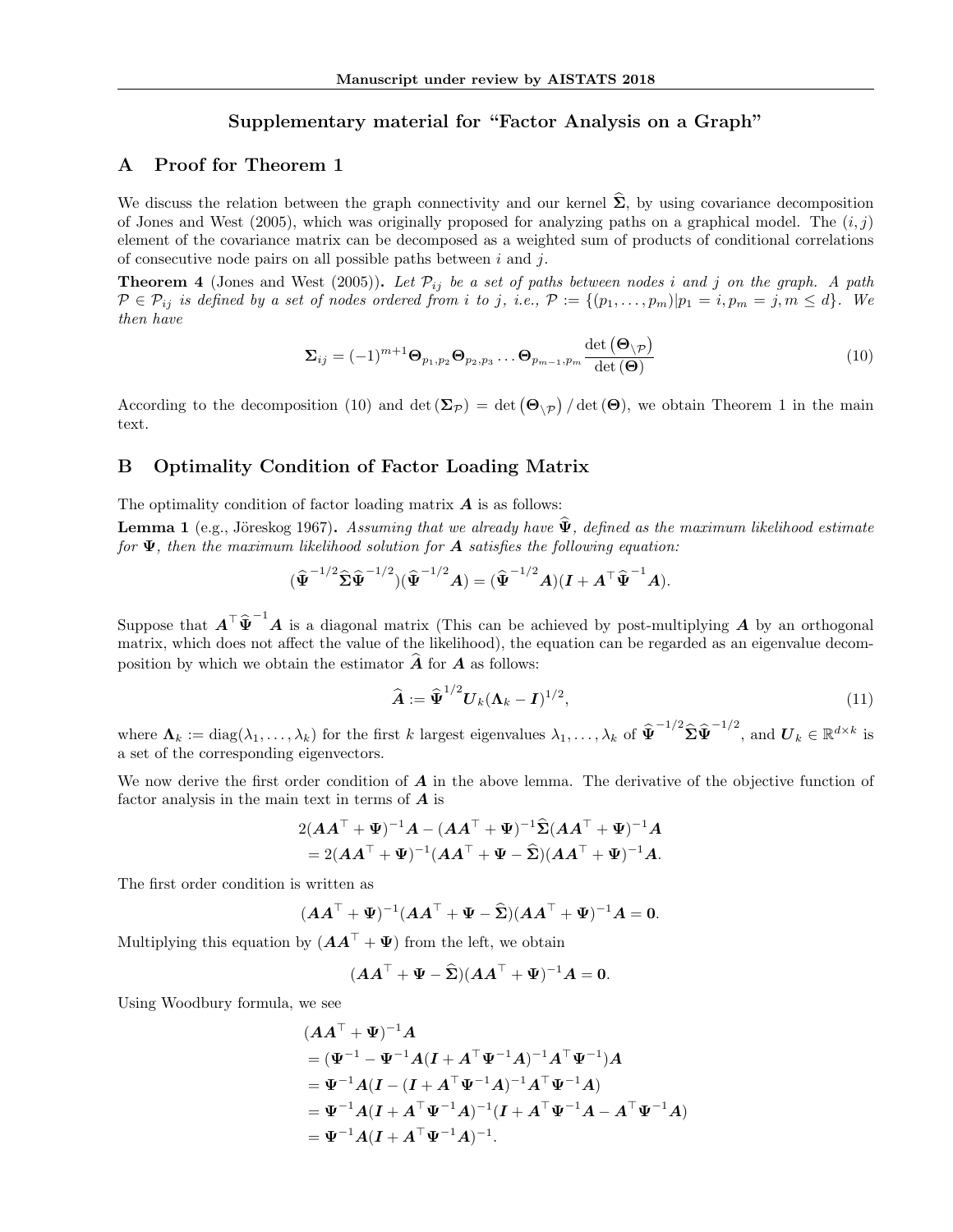By this transformation, the first order condition can be written as

$$
(AAT + \Psi - \widehat{\Sigma})\Psi^{-1}A(I + AT\Psi^{-1}A)^{-1} = 0
$$
  

$$
(AAT + \Psi - \widehat{\Sigma})\Psi^{-1}A = 0
$$
  

$$
AAT\Psi^{-1}A + A - \widehat{\Sigma}\Psi^{-1}A = 0.
$$

To derive the second equation in the above, we multiplied through by  $(I + A^{\top} \Psi^{-1} A)$  from the right. Arranging this equation, we obtain

$$
\widehat{\boldsymbol{\Sigma}}\boldsymbol{\Psi}^{-1}\boldsymbol{A} = \boldsymbol{A}(\boldsymbol{I} + \boldsymbol{A}^{\top}\boldsymbol{\Psi}^{-1}\boldsymbol{A}^{\top}).
$$

Multiplying this equation by  $\Psi^{-1/2}$  from the left, we finally see

$$
(\Psi^{-1/2} \widehat{\Sigma} \Psi^{-1/2}) (\Psi^{-1/2} A) = (\Psi^{-1/2} A)(I + A^{\top} \Psi^{-1} A^{\top}).
$$

# C Spectral Relaxation of Weighted Kernel k-means

Then the objective function of weighted kernel k-means is defined by

$$
\sum_{i=1}^{k} \sum_{j \in \mathcal{C}_i} \widehat{\psi}_j^{-1} \left\| \phi_j - \mu_i \right\|_2^2, \tag{12}
$$

where  $C_i$  for  $i = 1, ..., k$  is an index set of the *i*-th cluster, and  $\mu_i$  is a centroid of the *i*-th cluster. In this objective function (12), the squared error between each  $\phi_i$  and its centroid is weighted by  $\psi_i^{-1}$ , which means that if the *i*-th dimension of the factor analysis error term  $\epsilon$  has a smaller variance, a corresponding  $\phi_i$  is penalized more strongly. Using an indicator matrix  $Z$ , in which the  $(i, j)$  element takes 1 if the *i*-th instance belongs to the *j*-th cluster or takes 0 otherwise, this function can be re-written as:

$$
\text{trace}\left\{(\boldsymbol{\Phi} - \boldsymbol{Z}\boldsymbol{M}^{\top})^{\top}\widehat{\boldsymbol{\Psi}}^{-1}(\boldsymbol{\Phi} - \boldsymbol{Z}\boldsymbol{M}^{\top})\right\},\tag{13}
$$

where  $\boldsymbol{M} := [ \ \boldsymbol{\mu}_1, \dots, \boldsymbol{\mu}_k \ ]$ .

We consider a spectral relaxation of this weighted kernel k-means. Given a cluster assignment  $\mathcal{C}_i$ , the centroid which minimizes the squared error is the weighted average of the instances:  $\sum_{j \in \mathcal{C}_i} \widehat{\psi}_j^{-1} \phi_j / \sum_{j \in \mathcal{C}_i} \widehat{\psi}_j^{-1}$ . Then, the set of centroids can be written as

$$
M = \boldsymbol{\Phi}^\top \widehat{\boldsymbol{\Psi}}^{-1} Z C,
$$

where  $\mathbf{C} = \text{diag}(1/\sum_{j\in\mathcal{C}_1} \hat{\psi}_j^{-1}, \dots, 1/\sum_{j\in\mathcal{C}_k} \hat{\psi}_j^{-1})$ . Substituting this into (13), the objective function can be transformed into

$$
\begin{aligned} &\text{trace}\left\{(\boldsymbol{\Phi} - \boldsymbol{Z}\boldsymbol{M}^{\top})^{\top}\boldsymbol{\hat{\Psi}}^{-1}(\boldsymbol{\Phi} - \boldsymbol{Z}\boldsymbol{M}^{\top})\right\} \\ &= \text{trace}\left(\boldsymbol{\Phi}^{\top}\boldsymbol{\hat{\Psi}}^{-1}\boldsymbol{\Phi} - \boldsymbol{\Phi}^{\top}\boldsymbol{\hat{\Psi}}^{-1}\boldsymbol{Z}\boldsymbol{C}\boldsymbol{Z}^{\top}\boldsymbol{\hat{\Psi}}^{-1}\boldsymbol{\Phi}\right). \\ &= \text{trace}\left(\boldsymbol{\Phi}^{\top}\boldsymbol{\hat{\Psi}}^{-1}\boldsymbol{\Phi} - \boldsymbol{C}^{1/2}\boldsymbol{Z}^{\top}\boldsymbol{\hat{\Psi}}^{-1}\boldsymbol{\Phi}\boldsymbol{\Phi}^{\top}\boldsymbol{\hat{\Psi}}^{-1}\boldsymbol{Z}\boldsymbol{C}^{1/2}\right) \end{aligned}
$$

Here, we used  $Z^{\top} \hat{\Psi}^{-1} Z = C^{-1}$ , and the first term is now constant. Defining  $V_k := \hat{\Psi}^{-1/2} Z C^{1/2}$ , which leads  $\boldsymbol{V}_k^\top \boldsymbol{V}_k = \boldsymbol{C}^{1/2} \boldsymbol{Z} \widehat{\boldsymbol{\Psi}}^{-1} \boldsymbol{Z} \boldsymbol{C}^{1/2} = \boldsymbol{C}^{1/2} \boldsymbol{C}^{-1} \boldsymbol{C}^{1/2} = \boldsymbol{I}$ , the following spectral relaxation of the weighted kernel k-means can be derived:

$$
\max_{\mathbf{V}_k \in \mathbb{R}^{d \times k}} \qquad \text{trace}\left(\mathbf{V}_k^\top \widehat{\mathbf{\Psi}}^{-1/2} \widehat{\boldsymbol{\Sigma}} \widehat{\mathbf{\Psi}}^{-1/2} \mathbf{V}_k\right) \tag{14}
$$
\n
$$
\text{s.t.} \qquad \mathbf{V}_k^\top \mathbf{V}_k = \mathbf{I}.
$$

.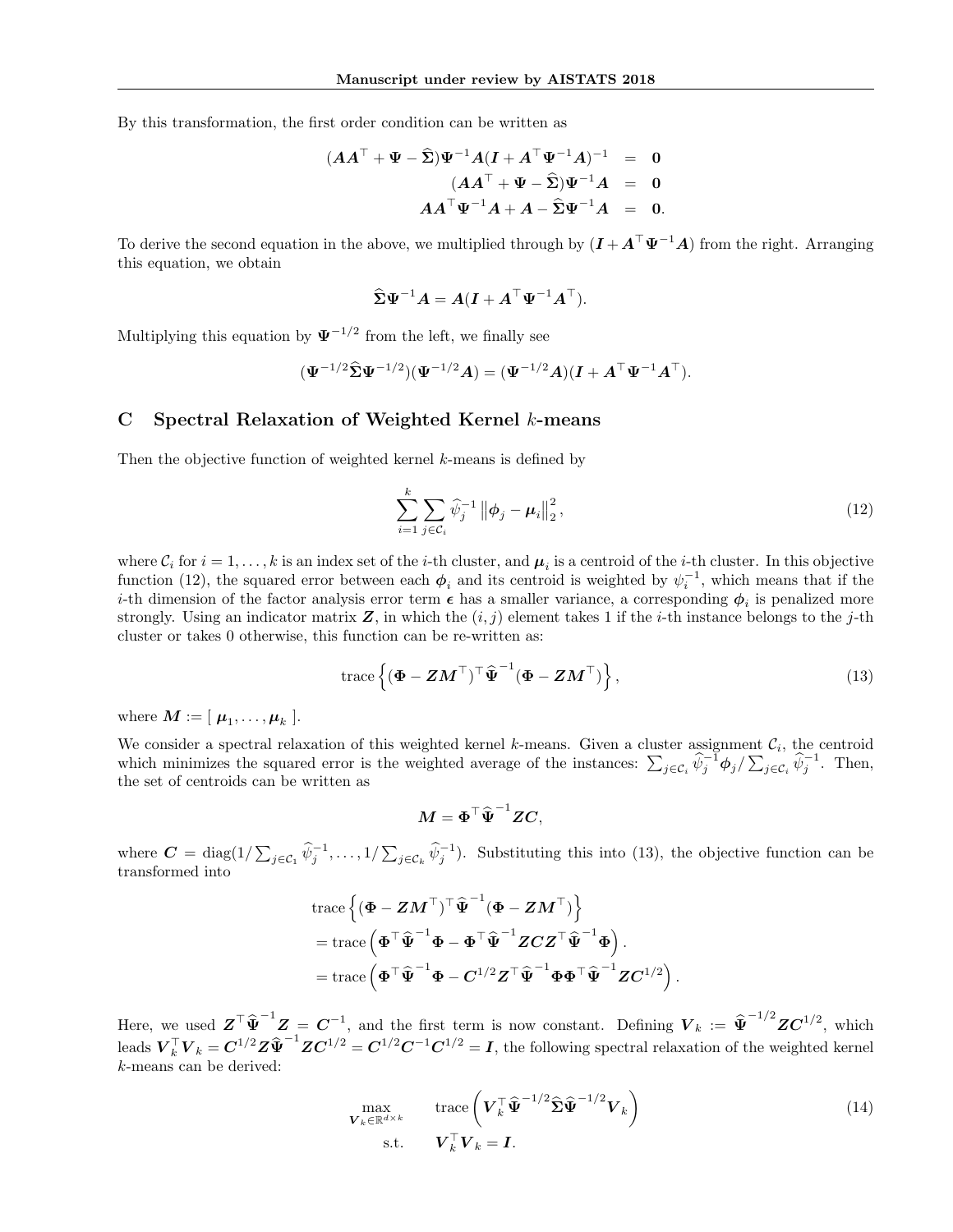# D Proof for Theorem 2

Theorem 2 can be derived from the optimality condition for the factor loading matrix  $\bm{A}$  written in supplementary appendix B.

Since the set of eigenvectors corresponding to the k largest eigenvalues of  $\hat{\Psi}^{-1/2} \hat{\Sigma} \hat{\Psi}^{-1/2}$  is an optimal solution to (14), we see  $V_k = U_k$ . We therefore obtain the relation  $\hat{Z} = \hat{A}D$ , where  $D := C^{-1/2}(\Lambda_k - I)^{-1/2}$ , which is a diagonal matrix.

### E Proof for Theorem 3

Replacing  $V_k$  in  $\hat{Z}$  (5) (written the main text) by  $V_kQ$  keeps the objective of kernel k-means (14) optimal, and we obtain  $\hat{\pmb{Z}} = \hat{\pmb{\Psi}}^{1/2} \pmb{V}_k \pmb{Q} \pmb{C}^{-1/2}$ . Then, we see  $\hat{\pmb{Z}} \pmb{C}^{1/2} = \hat{\pmb{A}} (\pmb{\Lambda}_k - \pmb{I})^{-1/2} \pmb{Q}$  (Note that  $\pmb{C}$  is diagonal). The invariance of the likelihood can be easily seen by  $\widehat{A}_{\text{rot}}(Q^{\top}(\Lambda_k - I)Q)\widehat{A}_{\text{rot}}^{\top} = \widehat{A}\widehat{A}^{\top}.$ 

### F Formulation of Lap-PCA

Let W be an adjacency matrix of the graph G in which the  $(i, j)$  element is  $W_{ij} = 1$  if  $(i, j) \in \mathcal{E}$ , and  $W_{ij} = 0$ otherwise.

For factor analysis and PCA, In our case, the graph structure can be incorporated into the matrix  $\bm{A}$  by the following formulation: in factor analysis or PCA by

$$
\min_{\mathbf{A}\in\mathbb{R}^{d\times k},\mathbf{\Psi}\in\mathcal{D}_{+}^{d}}\qquad(1-\alpha)\;\ell(\mathbf{A},\mathbf{\Psi})+\alpha\sum_{k'=1}^{k}\sum_{(i,j)\in\mathcal{E}}W_{ij}(A_{ik'}-A_{jk'})^{2},\tag{15}
$$

where  $\ell$  is a loss function (negative log-likelihood),  $\mathbf{L} \in \mathbb{R}^{d \times d}$  is the graph Laplacian matrix (see, e.g., Chung, 1997, for detail), and  $\alpha \in [0,1]$  is a regularization parameter. For PCA,  $\Psi$  has an additional constraint  $\Psi = \sigma^2 I$ .

In experiments, we chose the best regularization parameter  $\alpha$  in (15) out of  $\{0.25, 0.5, 0.75\}$  in terms of each result.

#### References

- M. Ashburner. Gene ontology: Tool for the unification of biology. Nature Genetics, 25:25–29, 2000.
- M. Belkin and P. Niyogi. Laplacian eigenmaps for dimensionality reduction and data representation. Neural Computation, 15(6):1373–1396, 2003.
- M. Belkin, P. Niyogi, and V. Sindhwani. Manifold regularization: A geometric framework for learning from labeled and unlabeled examples. Journal of Machine Learning Research, 7:2399–2434, 2006.
- D. M. Boyd and N. B. Ellison. Social network sites: Definition, history, and scholarship. Journal of Computer-Mediated Communication, 13(1):210–230, 2007.
- E. G. Cerami and et al. Pathway commons, a web resource for biological pathway data. Nucleic Acids Research, 39:685–690, 2011.
- F. R. K. Chung. Spectral Graph Theory. American Mathematical Society, 1997.
- R. Cohen and S. Havlin. Complex networks: Structure, Robustness and Function. Cambridge University Press, 2010.
- I. S. Dhillon, Y. Guan, and B. Kulis. Kernel k-means: Spectral clustering and normalized cuts. In Proc. of the 10th ACM SIGKDD, pages 551–556. ACM, 2004.
- A. B. Goldberg, X. Zhu, and S. J. Wright. Dissimilarity in graph-based semi-supervised classification. In M. Meila and X. Shen, editors, Proceedings of the 11th International Conference on Artificial Intelligence and Statistics, volume 2, pages 155–162. JMLR.org, 2007.
- A. Gretton, K. M. Borgwardt, M. J. Rasch, B. Schölkopf, and A. J. Smola. A kernel method for the two-sampleproblem. In Advances in NIPS 19, pages 513–520. MIT Press, 2007.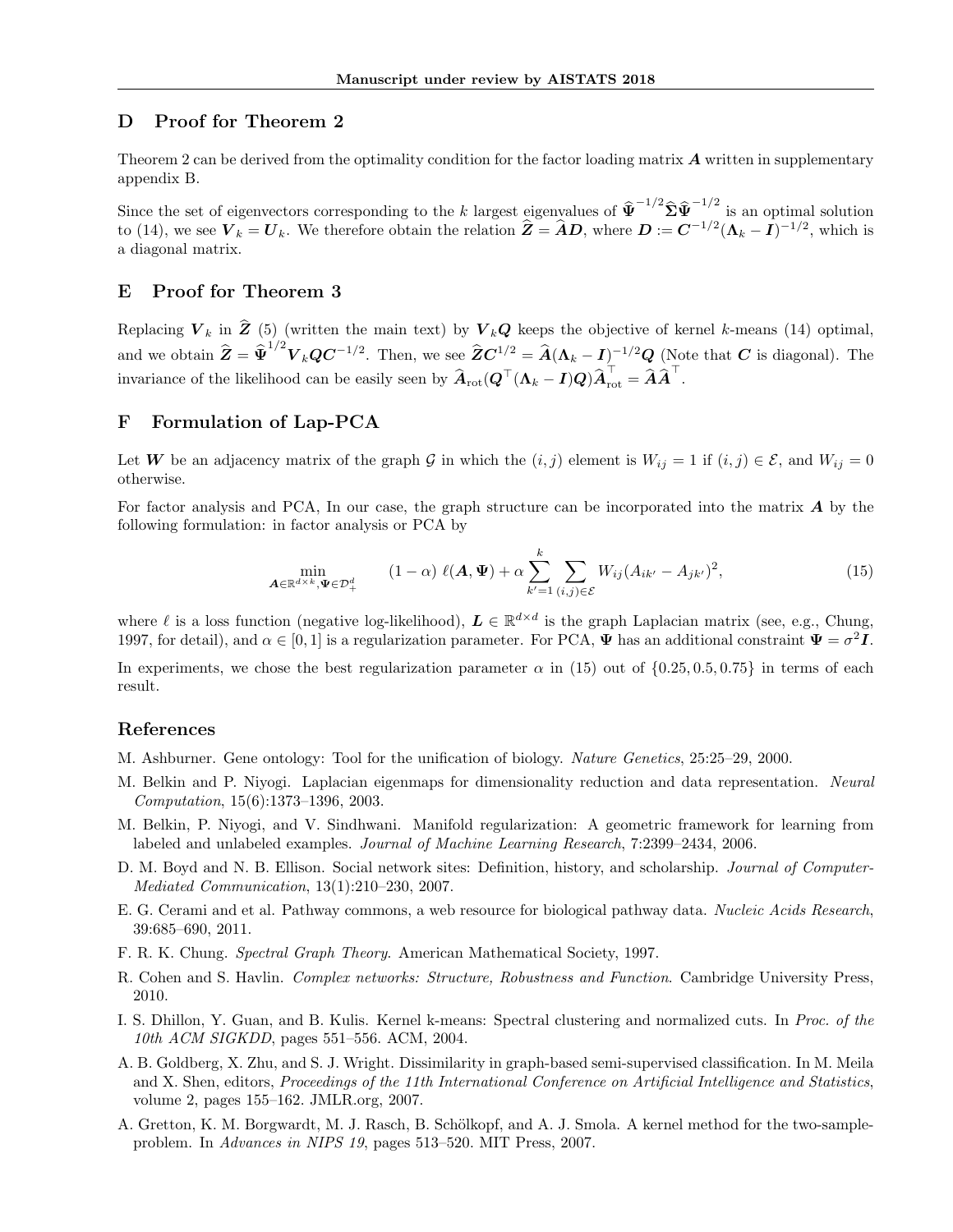- H. H. Harman. Modern Factor Analysis. The university of chicago press, 1960.
- T. Ideker, O. Ozier, B. Schwikowski, and A. F. Siegel. Discovering regulatory and signalling circuits in molecular interaction networks. Bioinformatics, 18(suppl 1):S233–S240, 2002.
- B. Jiang, C. Ding, B. Luo, and J. Tang. Graph-Laplacian PCA: Closed-form solution and robustness. In IEEE Conference on Computer Vision and Pattern Recognition, pages 3492–3498, 2013.
- I. T. Jolliffe. Principal Component Analysis. Springer-Verlag, 2002.
- B. Jones and M. West. Covariance decomposition in undirected gaussian graphical models. Biometrika, 92(4): 779–786, 2005.
- K. G. Jöreskog. Some contributions to maximum likelihood factor analysis. *Psychometrika*, 32(4):443–482, 1967.
- H. F. Kaiser. The varimax criterion for analytic rotation in factor analysis. Psychometrika, 23(3):187–200, 1958.
- M. Kanehisa and S. Goto. KEGG: Kyoto encyclopedia of genes and genomes. Nucleic Acids Research, 28(1): 27–30, 2000.
- B. Karrer and M. E. J. Newman. Stochastic blockmodels and community structure in networks. *PHYSICAL* REVIEW E, 83:016107, Jan 2011.
- R. Kosala and H. Blockeel. Web mining research: A survey. SIGKDD Explorations Newsletter, 2(1):1–15, June 2000.
- S. Kullback and R. A. Leibler. On information and sufficiency. The Annals of Mathematical Statistics, 22(1): 79–86, 1951.
- C. Li and H. Li. Network-constrained regularization and variable selection for analysis of genomic data. Bioinformatics, 24(9):1175–1182, 2008.
- M. Meila and J. Shi. A random walks view of spectral segmentation. In Proceedings of the 8th International Workshop on Artifical Intelligence and Statistics. Morgan Kaufmann, 2001.
- M. E. J. Newman. Modularity and community structure in networks. Proceedings of the National Academy of Sciences, 103(23):8577–8582, 2006.
- A. Y. Ng, M. I. Jordan, and Y. Weiss. On spectral clustering: Analysis and an algorithm. In Advances in NIPS 14, pages 849–856. MIT Press, 2001.
- J. S.-Taylor and N. Cristianini. Kernel Methods for Pattern Analysis. Cambridge university press, 2004.
- M. Saerens, F. Fouss, L. Yen, and P. Dupont. The principal components analysis of a graph, and its relationships to spectral clustering. In Proc. of the 15th ECML, volume 3201 of LNCS, pages 371–383. Springer Berlin Heidelberg, 2004.
- G. Sales, E. Calura, D. Cavalieri, and C. Romualdi. graphite a bioconductor package to convert pathway topology to gene network. *BMC Bioinformatics*, 13(1):20, 2012.
- T. Sandler, J. Blitzer, P. P. Talukdar, and L. H. Ungar. Regularized learning with networks of features. In Advances in NIPS 21, pages 1401–1408, 2008.
- S. E. Schaeffer. Survey: Graph clustering. Computer Science Review, 1(1):27–64, Aug. 2007.
- J. Shi and J. Malik. Normalized cuts and image segmentation. IEEE Transactions on Pattern Analysis and Machine Intelligence, 22(8):888–905, 2000.
- A. J. Smola and I. R. Kondor. Kernels and regularization on graphs. In Proceedings of the Annual Conference on Computational Learning Theory, pages 144–158, 2003.
- R. Tibshirani and J. Taylor. The solution path of the generalized lasso. The Annals of Statistics, 39(3):1335–1371, 2011.
- M. J. van de Vijver and et al. A gene-expression signature as a predictor of survival in breast cancer. New England Journal of Medicine, 347(25):1999–2009, 2002.
- U. von Luxburg. A tutorial on spectral clustering. Statistics and Computing, 17(4):395–416, 2007.
- J. Whittaker. Graphical Models in Applied Multivariate Statistics. Wiley Publishing, 1990.
- L. Wu, X. Ying, X. Wu, A. Lu, and Z.-H. Zhou. Spectral analysis of k-balanced signed graphs. In Advances in Knowledge Discovery and Data Mining - 15th Pacific-Asia Conference (PAKDD), volume 6635 of Lecture Notes in Computer Science, pages 1–12. Springer, 2011.